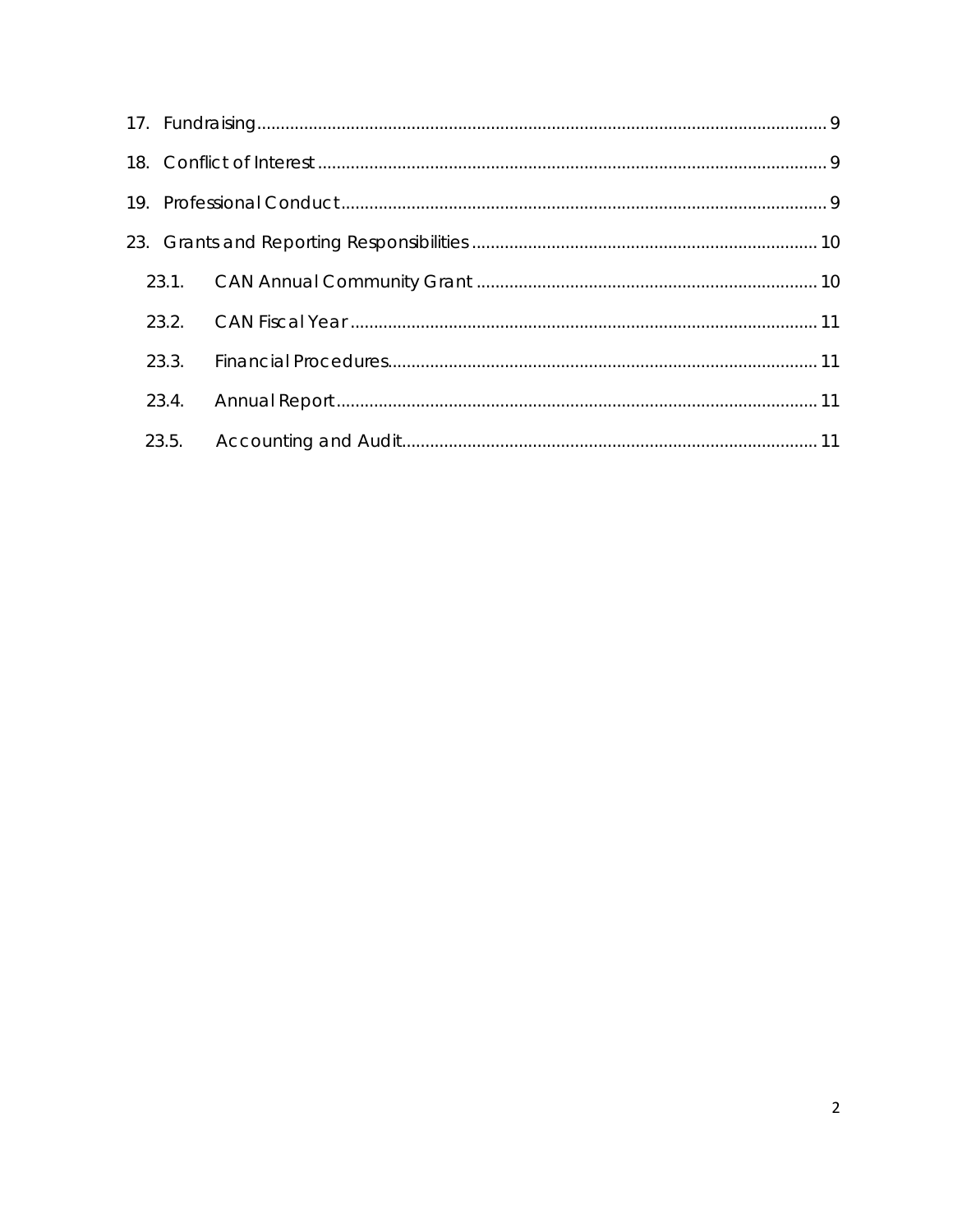# <span id="page-2-0"></span>**STANDARD OPERATING PROCEDURES**

#### <span id="page-2-1"></span>**1. Membership**

Membership is open to any Greater Sudbury resident who resides or owns a business or property in the established boundaries of the CAN. CANs are comprised of a minimum of two Executive members (Chair and Treasurer) and an unlimited number of members at large. Members do not receive any compensation or remuneration for participation.

#### <span id="page-2-2"></span>**2. CAN Structure – CAN Executive**

The CAN Executive shall consist of members elected by the CAN membership. The business of the CAN, including management of the CAN's finances, shall be administered by the Executive, which holds the following positions for a two-year term:

- Chair (or Co-Chairs)
- Vice Chair (optional)\*
- Secretary \*
- Treasurer \*

\* CANs may chose to combine these executive positions.

## <span id="page-2-4"></span><span id="page-2-3"></span>**2.1. Descriptions of Executive Committee Members**

#### **2.1.1. Chairperson**

- Coordinate and chair all meetings of the CAN.
- Provide leadership for the CAN Executive and subcommittee activities. Ensure members are aware of their obligations and responsibilities.
- Represent the CAN at functions or meetings.
- Be a contact person between the community, the City of Greater Sudbury (CGS), and the Ward Councillor(s) in their area.
- Ensure timely responses to all inquiries from community members. Facilitate the resolution of issues that arise.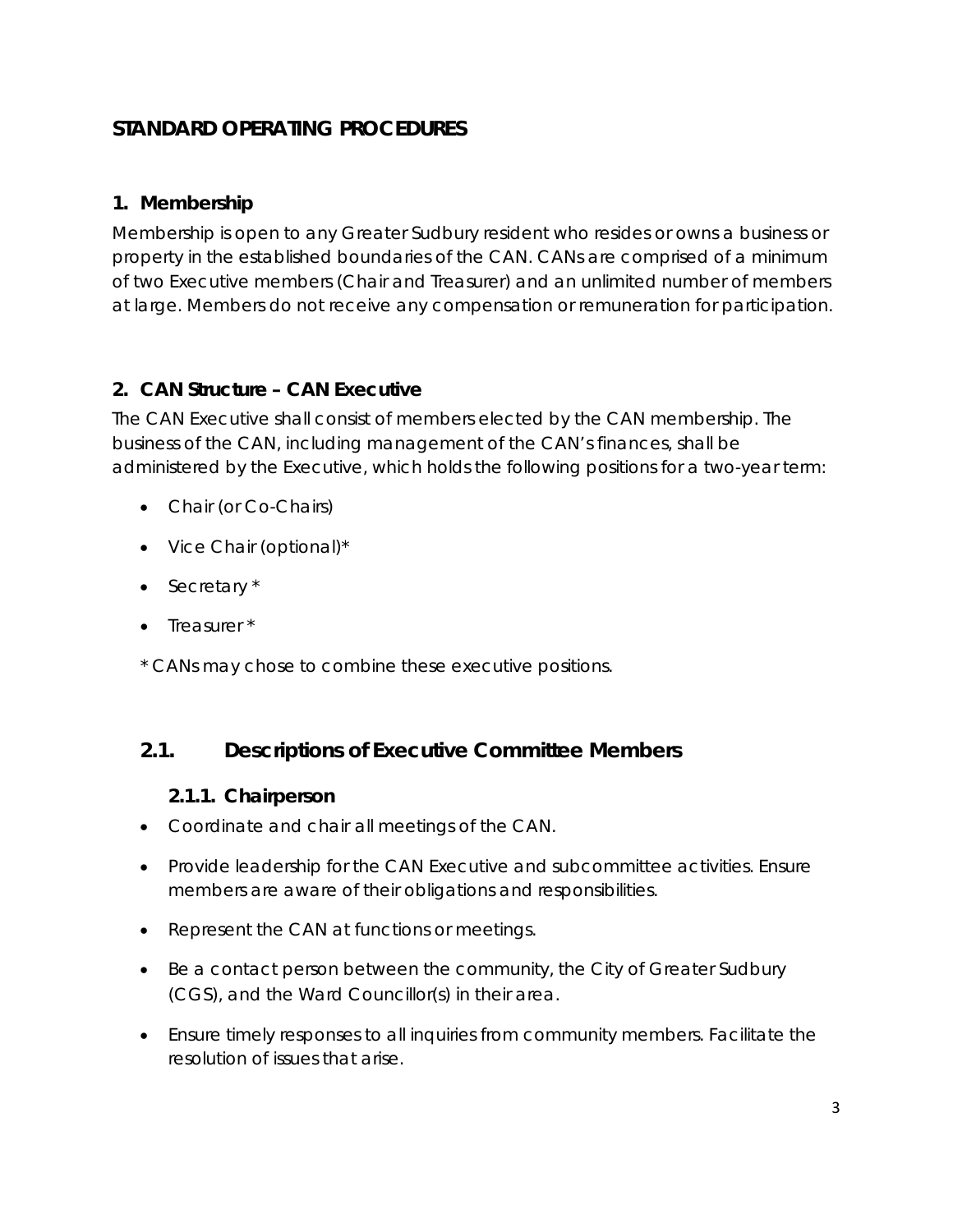- Attend CAN functions held within the community (when possible).
- Ensure that the CAN's financial obligations are met.
- Act as the spokesperson for the CAN with media, as required.
- Act as a signing officer on CAN cheques.
- Co-ordinate the completion of the CAN Annual Report.

#### **2.1.2. Vice-Chair/Co-Chair**

- <span id="page-3-0"></span>• Act on behalf of the Chair, as required.
- Act as a signing officer on CAN cheques.
- Take on special projects, as requested by the Chairperson and/or Executive.

#### **2.1.3. Secretary**

- <span id="page-3-1"></span>• Record minutes of CAN meetings, and include a list of action items from these meetings to be published within the minutes. A complete draft of the minutes should be distributed to executive members following the meeting for review and feedback. Keep and maintain a record of the meeting minutes.
- Maintain a current mailing/contact list of all CAN members and volunteers.

## **2.1.4. Treasurer**

- <span id="page-3-2"></span>• Prepare cheques as required, and act as a signing officer.
- Maintain a record of all receipts and disbursements, and a record of all assets and liabilities. Ensure records are kept for seven years.
- Deposit funds in the bank account on a timely basis and reconcile the bank account on a monthly basis.
- Coordinate the preparation of the annual budget report for approval.
- Ensure financial policies and procedures are followed.
- Make the financial books and files available for audit each year.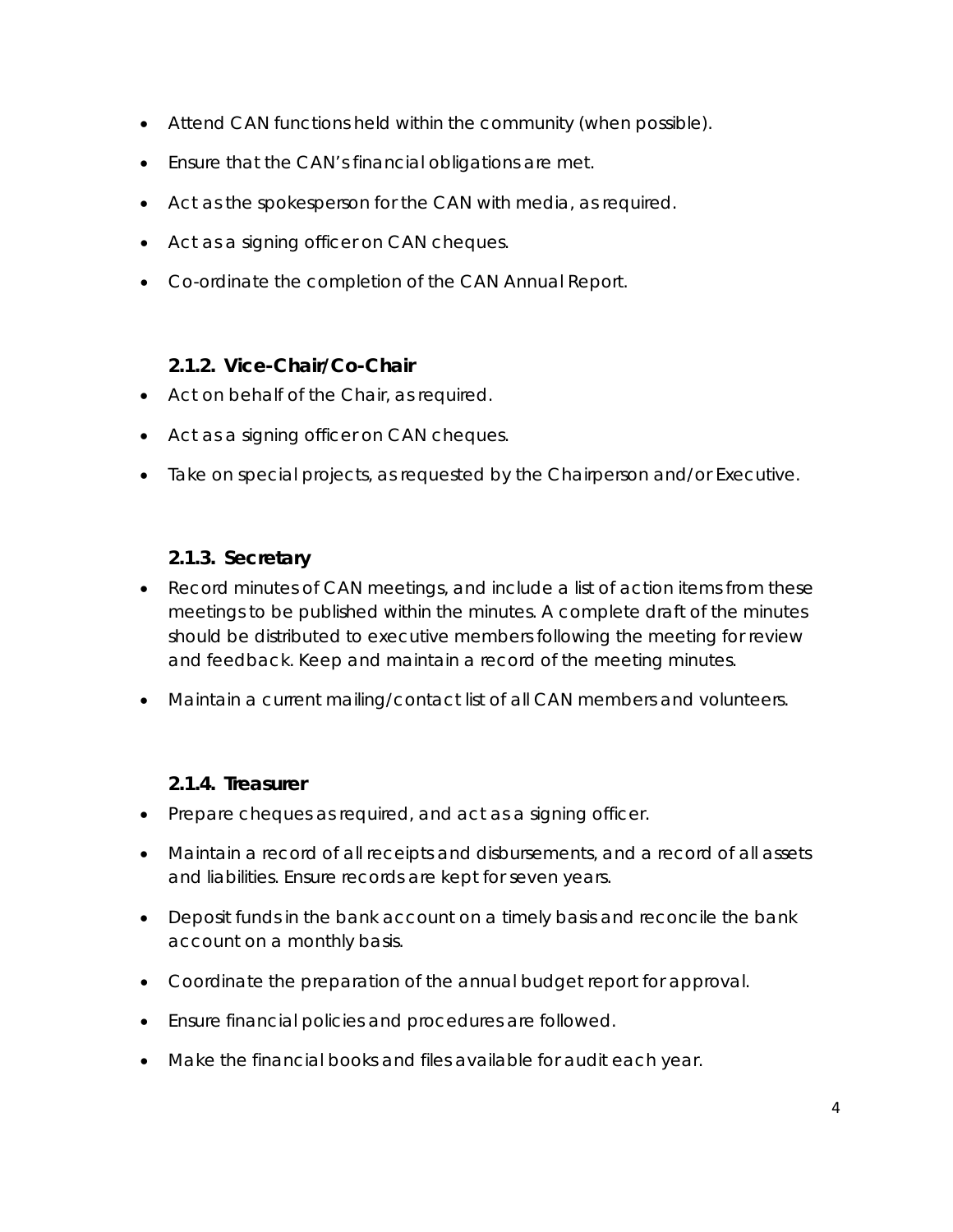- Report on the CAN's financial status at CAN meetings, and alert the Executive of any concerns.
- Make the Chair aware of any issues requiring her/his attention.

#### <span id="page-4-0"></span>**3. Sub-Committees**

Sub-committees may be established to meet specific needs of the CAN and can be created and/or dissolved as deemed necessary by the Executive providing that:

- The objectives are consistent with the purpose of the CAN.
- The sub-committee agrees to participate in the CAN in order to coordinate its plans and programs.
- The sub-committee agrees to operate in accordance with the CAN Terms of Engagement, Standard Operating Procedures, and CGS policies and procedures.

Sub-committees may include members of the CAN, as well as volunteers who are not CAN members. This may include individuals or organizations with a particular area of expertise. A member of the sub-committee is responsible for acting as lead, and for communicating with the Executive. A list of sub-committee members, along with their contact information, shall be provided to the CAN Secretary.

# <span id="page-4-1"></span>**4. Meetings**

With input from the members, the CAN executive determines a schedule of dates, times and location of meetings. The CAN will hold meetings or community engagement opportunities no less than four times each year. The CAN executive communicates the meeting schedule to the community, City Councillor and CGS Staff Liaison, and may use various communication methods to ensure inclusivity, including email, social media, website, Canada Post, flyers, and personal contact with members.

The CAN Executive may hold meetings to plan or discuss items that will be communicated to the broader membership. All Executive meetings are open to CAN members and the public.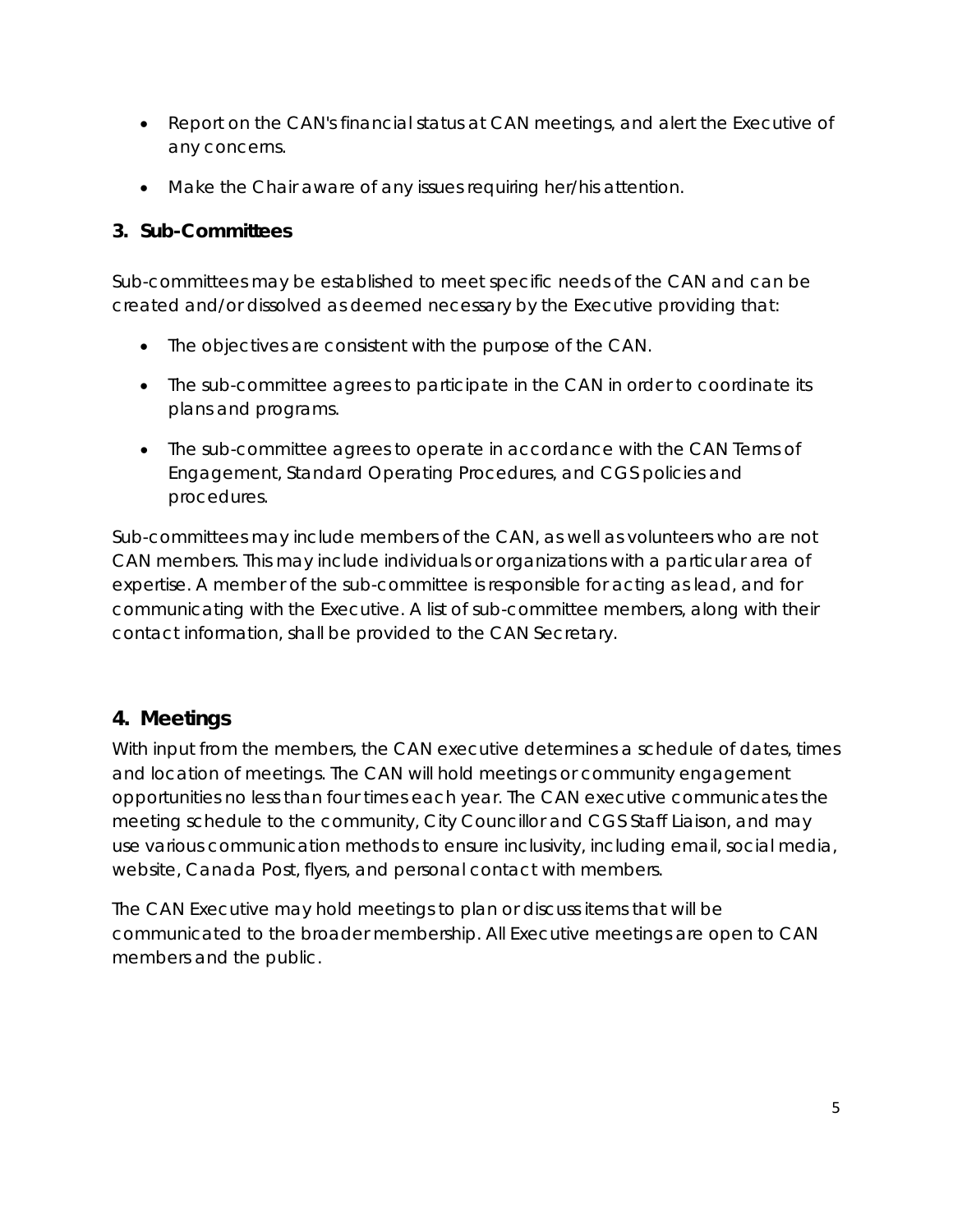# <span id="page-5-0"></span>**5. Agendas and Minutes**

Agendas and minutes for CAN meetings must be communicated to CAN members, the Ward Councillor(s) and CGS Staff Liaison in advance of the meeting. Any CAN member may submit a request to the CAN Chair for consideration to be added to the meeting agenda.

#### <span id="page-5-1"></span>**6. Delegations and Presentations**

Any delegation, group or individual wishing to address the CAN, or make a presentation at a CAN meeting should submit their request to the CAN Chair at least two weeks prior to the meeting. The CAN Executive will determine whether the presentation is appropriate for the meeting and the amount of time that will be allocated to the item.

## <span id="page-5-2"></span>**7. Public Participation**

Following the City's Public Participation Policy, the CAN Terms of Engagement helps to define the interaction between Council, City staff and CANs. The CGS has adopted the International Association for Public Participation Framework. This framework outlines five pillars of engagement: Inform, Consult, Involve, Collaborate and Empower. The CGS strives to engage citizens keeping their needs, the organization's needs, keeping the policy in mind, and is committed to engaging meaningfully with citizens. This means that the CGS will engage in a two-way conversation on projects, services, policies and programs in ways and in locations that encourage participation.

## <span id="page-5-3"></span>**8. Special Events**

Special events are a great way to celebrate in the community. A well planned special event takes a significant amount of volunteer/staff time, positive energy and adequate funding and insurance to deliver. CANs should work closely with their CGS Staff Liaison by providing them with the details of the planned activity/event at least two months in advance, whether it is on City property or private property. The CGS Staff Liaison will work with CANs, and other City departments, to ensure that all the necessary permits, insurance and permissions are in place.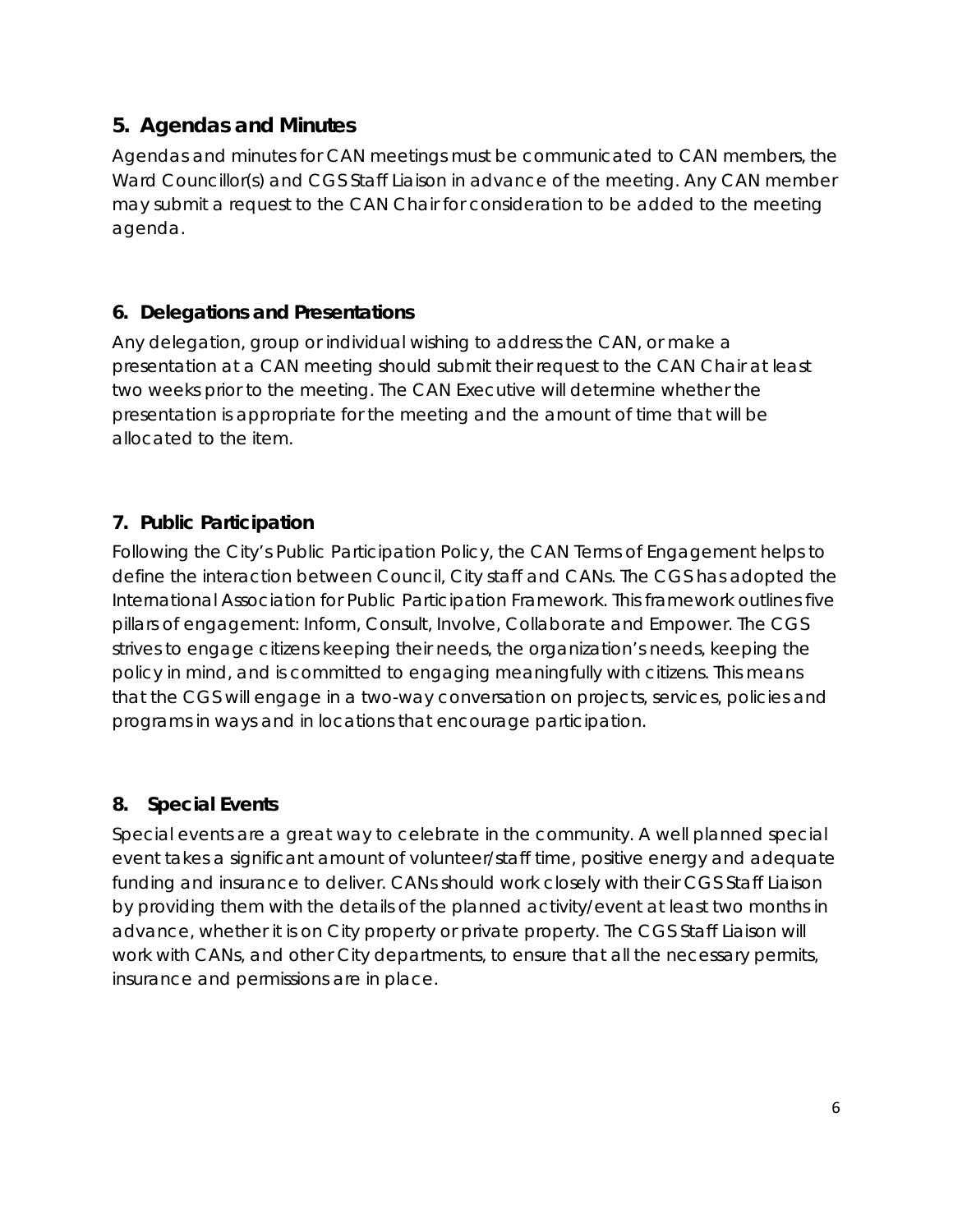## <span id="page-6-0"></span>**9. Voting**

CANs make decisions by consensus. If a consensus cannot be reached, a question will be put to a vote in the form of a motion and each member will be allowed one vote. If unable to attend the CAN meeting, registered CAN members may submit their vote in advance, with an absentee ballot to the CAN Chair, either by mail or email. Motions require a simple majority to pass. The Chair will be the deciding vote if there is a tie. The CGS Staff Liaison and the Ward Councillor(s) will serve in a non-voting capacity. In order to be eligible to vote at a CAN meeting, the individual must live or work in the area of the Ward that the CAN encompasses, or own property or a business in the area of the Ward as defined by the CAN boundaries.

# <span id="page-6-1"></span>**10. Election and Tenure of the Executive**

The election of the Executive shall take place by vote every two years at a CAN meeting that is promoted to the community in advance. Executive members should not hold the same position for more than two terms unless they are elected by acclamation. If possible, the Chair and Vice-Chair/Co-Chair should be elected in alternate years for succession continuity.

## <span id="page-6-2"></span>**11. Starting a CAN**

When there is interest from a particular area of the community to start a CAN, the CGS Staff Liaison will work with interested parties to determine what area they represent and whether they can work with an existing CAN. The CGS Staff Liaison will assist the group with the process to establish the CAN, and if necessary a report will be presented to Council for consideration.

# <span id="page-6-3"></span>**12. Dissolving a CAN**

Should a CAN cease to operate, or dissolve, the assets of the CAN will be held in trust by CGS until such time that the CAN is rejuvenated or an approved allocation of residual assets is determined by the community and CGS. The CAN will submit a final report to CGS, including all financial records, historical records held by the CAN, and access to all online CAN resources.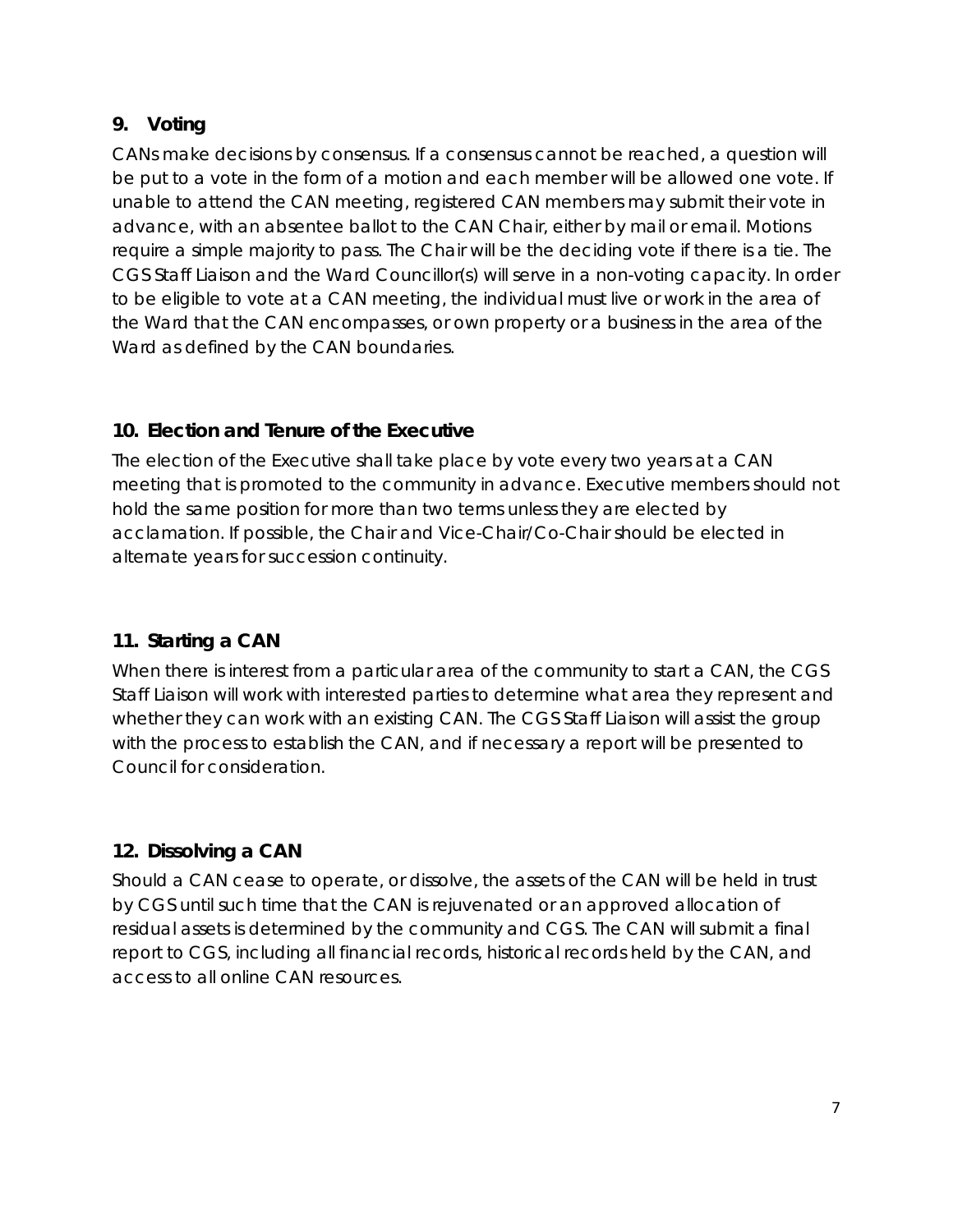#### <span id="page-7-0"></span>**13. Comply with Laws**

The CAN shall at all times conduct itself in accordance with all federal, provincial and municipal laws, including but not limited to, the Human Rights Code and any applicable freedom of information and protection of privacy legislation. The CAN is responsible for obtaining any permits or licenses required for their activities and ensuring that their events and activities are in a location compliant with the City's Zoning By-law. The City Staff Liaison is available to provide assistance as required.

## <span id="page-7-1"></span>**14. Relationship to CGS**

The CAN will provide consolidated feedback received from the community to the CGS through the CGS Staff Liaison. The Chair will be the official CAN spokesperson to the public and the media. Messaging involving the City must be approved by the CGS in advance.

CANs are not authorized to make a promise, agreement or contract on behalf of the CGS. When dealing with the public, media and other organizations, the CAN does not represent the CGS or speak on its behalf.

## <span id="page-7-2"></span>**15. Liability and Indemnification**

The CGS will provide comprehensive liability coverage for general CAN activities and day-to-day business such as CAN meetings. CAN special events must be approved by the CGS. To obtain approval and liability coverage for an event, the CAN is required to provide details of the event in advance, which will be reviewed by City Staff and the Insurer. If the event is sanctioned by the CGS and approved by the insurance company liability coverage will be provided for CAN members and permitted volunteers at the event.

CAN member(s) will indemnify the CGS and its employees and agents against all costs, losses, expenses, or liabilities suffered by or made, brought or recovered against the CGS, resulting from any act or omission, willful misconduct or errors of the CAN member(s), when insurance coverage does not respond to the incident, unless the injury, loss, or damage was solely caused by the negligence or willful act of any employee or agent of CGS acting in the course of their employment or agency.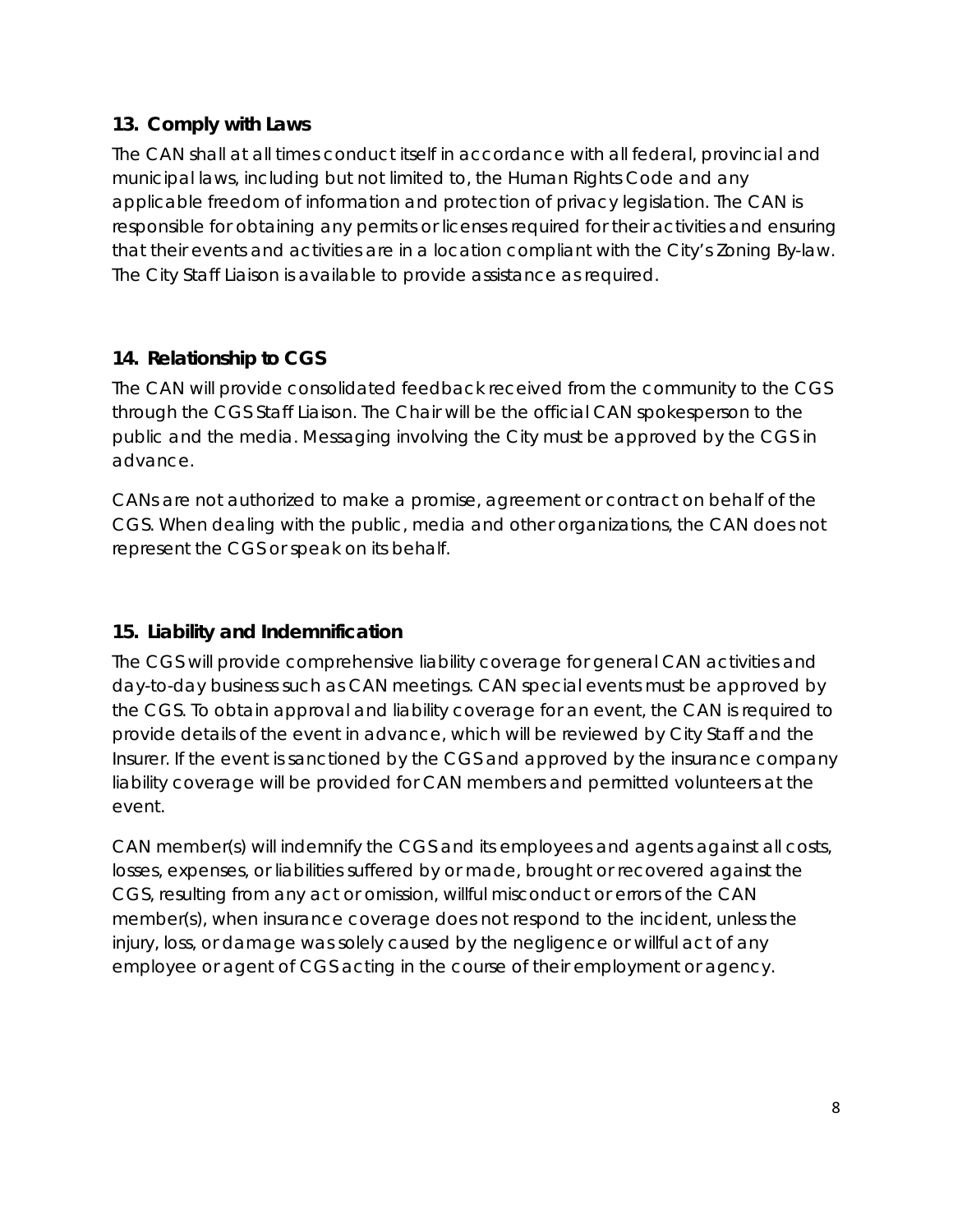# <span id="page-8-0"></span>**16. Freedom of Information and Protection of Privacy Legislation**

Any collection and disclosure of information by the City under the CAN SOP is governed by the *Municipal Freedom of Information and Protection of Privacy Act, R.S.O., 1990, c. M. 56.*

# <span id="page-8-1"></span>**17. Fundraising**

There are a number of different ways to raise funds to support the work of CANs in the community, these include: fundraising events, corporate support, foundations or government funding, and service clubs. CANs are not registered charities and are therefore not eligible to apply for registered charity opportunities such as lottery licenses. However, CANS may apply for other funding opportunities designated for nonprofit organizations where available.

If CANs wish to solicit donations for capital projects on City property (splash pad, playground equipment, skate board park or community garden), the donations will be made to the CGS. Donations to the project will be held in trust until all the funding is in place and the project is ready to proceed. Official tax receipts will be issued for any donations over \$10, if requested by the donor.

## <span id="page-8-2"></span>**18. Conflict of Interest**

Conflict of Interest includes a real, apparent, potential or perceived conflict of interest.

- 1. No CAN member shall:
	- a. propose or undertake any actions concerning the CAN that could place Council member or CGS staff member in a conflict of interest; or
	- b. through his or her actions or otherwise, place the CAN in situation of direct or indirect competition with the interests of municipal, provincial, or federal government or government bodies; or
	- c. represent that his or her personal views reflect the views of the City, and/or the CAN, or otherwise purport to speak for the City and/or the CAN without authorization by the designated City or CAN (where applicable).

## <span id="page-8-3"></span>**19. Professional Conduct**

a. A CAN member shall not seek preferential treatment by, or privileged access to any government or government body by virtue of his or her position.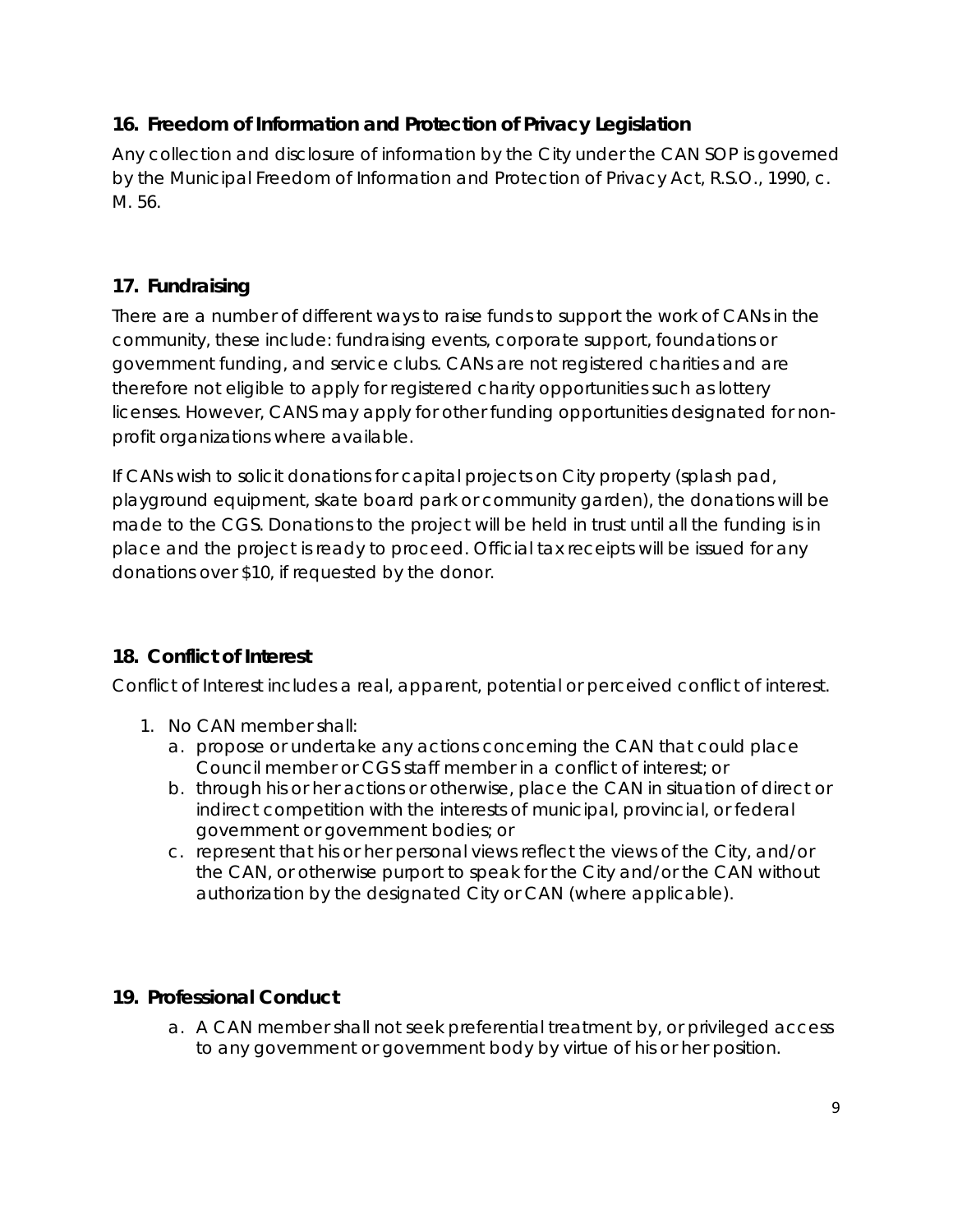- b. A CAN member shall not use or attempt to use his or her participation with the CAN to directly or indirectly benefit himself or herself, or his or her spouse, parent, sibling or children.
- c. A CAN member shall not use confidential information, received as a result of his or her involvement in the CAN, in any other business or undertaking.
- d. When performing his or her duties for the CAN, a CAN member shall not give preferential treatment to any person or entity, including a person or entity in which a public office holder or a member of his or her family or a friend has an interest.
- e. A CAN member who contracts a person on behalf of the CAN shall ensure that the person does not report to, or supervise the work of, the person's spouse, child, parent or sibling.

#### <span id="page-9-1"></span><span id="page-9-0"></span>**23.Grants and Reporting Responsibilities**

#### **23.1. CAN Annual Community Grant**

CANs may receive an annual community subject to Council approval, through the City's Community Grants Program.

- The funds are intended to cover administrative costs associated with promotion of activities, photocopying, mailings, web site maintenance, and other day-today expenses.
- CANs may not donate community grant funding to other groups or initiatives.
- Up to 25% of the community grant may be spent on CAN projects.
- A maximum of 25% of the community grant may be carried over to the next grant year. Any unspent grant money in excess of the 25% will be deducted from the next year's grant allocation.
- CAN Executive members with signing authority for the CAN's bank account are responsible for the management and use of the community grant.
- CANs looking for financial support for projects may consider funding opportunities, including submitting an application to the CGS Healthy Community Initiative Fund.
- Funds must be spent in accordance with the City's Purchasing By-law.

Please see Appendix B (Eligible CAN Operating Costs) for details on permissible CAN community grant expenditures.